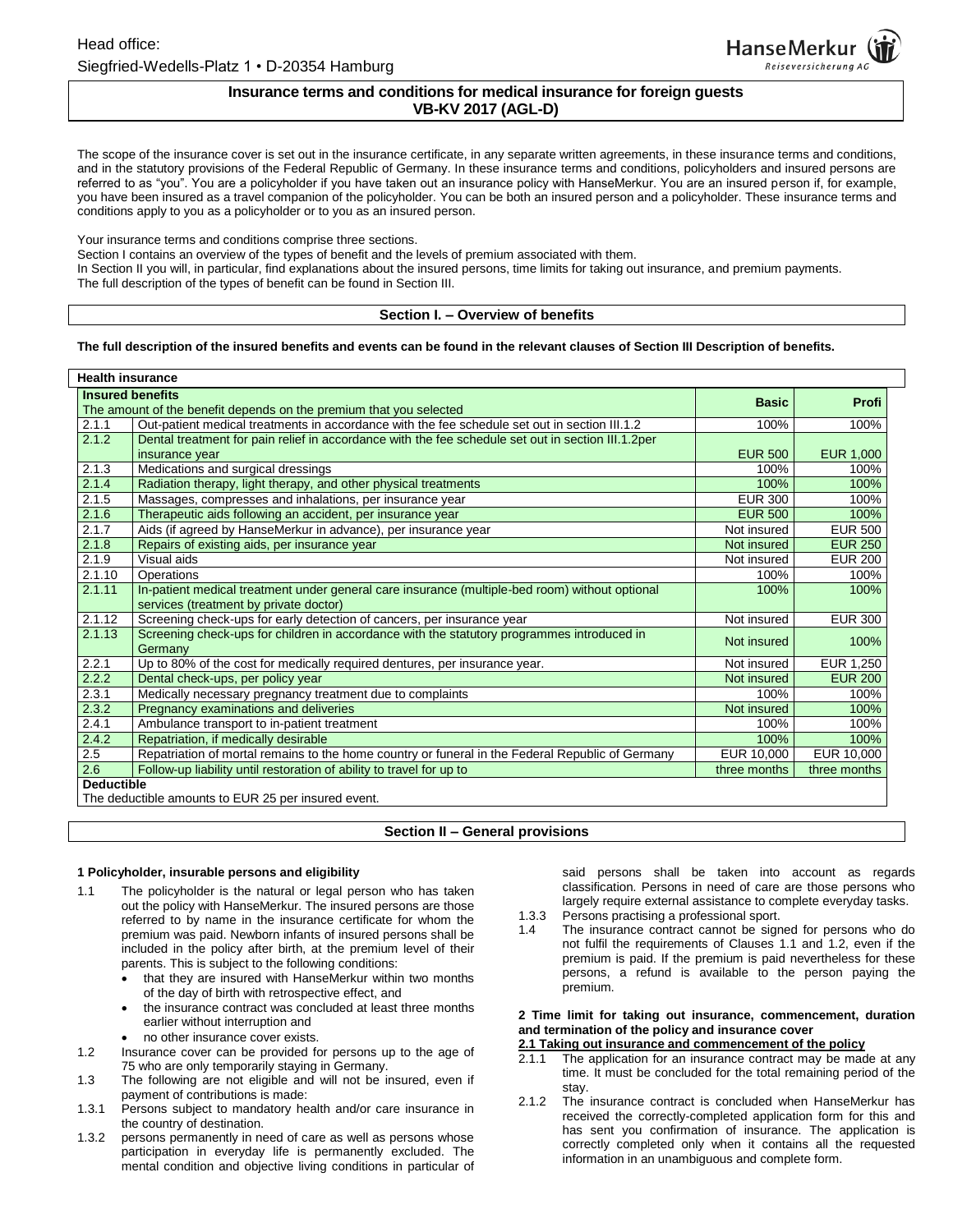2.1.3 If clauses 2.1.1 or 2.1.2 are not fulfilled, the insurance contract is not valid even if the premium is paid. In this case, the person paying the premium is entitled to receive a refund.

#### **2.2 Commencement of insurance cover**

The insurance cover begins on the date indicated on the insurance certificate (commencement of insurance), after the waiting periods have elapsed. The prerequisite for this is that the policy is valid. For insurance cases that arose before the start of insurance cover or before the waiting period elapsed, no benefits are provided.

## **2.3 Duration**

The insurance applies for the agreed duration. The longest possible insurance term is one year. The maximum insurance period also applies taking into account similar insurance contracts that were not previously held with HanseMerkur.

## **2.4 Termination**

The statutory provisions concerning the right to termination for cause remain unaffected by these agreements. The insurance cover ends upon the termination of the insurance contract. The insurance contract also ends for insured events not yet concluded or pending

- 2.4.1 at the agreed time;
- 2.4.2 with the death of the policyholder; the insured persons may extend the insurance policy within two months of the policyholder's death by nominating a future policyholder;
- 2.4.3 if the eligibility criteria are no longer met.
- 2.4.4 in the event of repatriation to the nearest suitable hospital in your home country.

#### **2.5 Insurance year and waiting periods**

- 2.5.1 An insurance year is considered to be 12 months. The insurance year begins from the start of insurance. If a benefit which is limited per insurance year is claimed in an insurance year, insurance cover for this benefit lapses once the benefit limit is reached. If a benefit is limited per insurance year, insurance cover for this benefit continues until the benefit limit is reached, even if the contract duration is less than 12 months.
- 2.5.2 If the insurance cover or benefits are tied to waiting times, these are calculated from the start of insurance. Unless special waiting times are specified below, the general waiting time is 31 days. The general waiting time does not apply if the application is made within 31 days of arrival. The date of arrival must be proved on request from HanseMerkur. The waiting time also does not apply to accidents or to medical interventions to avert an acute danger to your life. A comparable prior insurance that existed following arrival without interruption up to when this insurance commenced is counted against the general waiting time. The limitations on the obligation to pay benefits under clause III. 3 (Limitations to the insurance cover) and the special waiting times continue without restriction.

#### **3. Scope of the insurance cover**

- 3.1 The insurance cover applies during the temporary stay in Germany and for temporary trips in the countries of the European Union, the Schengen countries, Andorra, Monaco, San Marino and the Vatican City, but not in your home country. Home country as defined in this condition means your permanent residence before your temporary stay in Germany.
- 3.2 For insurance contracts lasting 12 months, insurance cover also applies during a temporary return to your home country, notwithstanding clause 3.1. Insurance cover in your home country is limited to six weeks for all stays in the home country.

#### **4 What requirements must be complied with when paying the premiums?**

## **4.1 Size of premium**

The premium for an insured person is shown by the premium overview.

## **4.2 Payment of the first or one-off premium**

- 4.2.1 The first or one-time premium is due at the start of the contract.
- 4.2.2 **If you fail to pay the first or one-off premium on time, you have no initial insurance cover, unless the non-payment or delayed payment is for reasons outside your control.** If the reason for the failure to make payment on time is within your control, however, insurance cover starts only after payment.

4.2.3 In addition, HanseMerkur will be entitled to terminate the contract so long as the premium remains unpaid. This does not apply if the reason for non-payment is beyond your control.

## **4.3 Payment of subsequent premiums**

- 4.3.1 If the subsequent premium is not paid on time, HanseMerkur will send you a reminder and will set a time limit of two weeks for payment.
- 4.3.2 If you have still not made the payment when this deadline expires, HanseMerkur is entitled to terminate the contract, if it has drawn your attention to this when the reminder was sent.
- 4.3.3 If HanseMerkur has terminated the policy and you pay the amount demanded within one month of receiving the termination, the policy shall continue. **For insurance events that fall between the deadline and the payment, however, no insurance cover is provided.**

## **4.4 Collection of premiums**

If you have agreed to the premium being collected from your account by direct debit, this will take place as soon as the mandate has been set up. The payment is considered to have been made in a timely manner if HanseMerkur can collect the premium on the due date, and you do not dispute collection of the correct payment.

If HanseMerkur cannot collect the premium due for a reason beyond your control, the payment shall still be considered to be on time if payment is made immediately upon receipt of the written reminder from HanseMerkur.

#### **4.5 Calculation of contribution**

How the premium is calculated is set out in the technical calculation basis of the insurer. If the premiums change, including due to a change in the insurance cover, the premium-related age (age group) reached by the insured person when the change enters into force is taken into account.

#### **5. What requirements must be complied with when the benefit payment is made?**

## **5.1 Due date of the payment**

Once the proof of insurance and premium payment are available and HanseMerkur has confirmed its liability to pay and the amount of benefit, HanseMerkur will pay this within two weeks.

If the liability to pay is confirmed, but the amount of benefit has not been established within one month of receipt of the claim form by HanseMerkur, a reasonable down-payment on the benefit can be demanded.

If official enquiries or a criminal prosecution have been initiated against you in connection with the insured event, HanseMerkur can postpone the settlement of the claim until the legal conclusion of this process.

#### **5.2 Costs incurred in foreign currencies**

HanseMerkur converts the costs using the euro exchange rate valid on the day the records are received. The official exchange rate applies unless the currency to pay the bills was acquired at a less favourable rate.

HanseMerkur is entitled to deduct additional costs that arise if HanseMerkur needs to make transfers abroad or if particular forms of payment are required by you.

#### **5.3 Benefits from other insurance policies**

If, in the case of an insured event, a benefit can be claimed from another insurance policy, that other policy shall take precedence. If the insured event is reported to HanseMerkur first, HanseMerkur will make an advance payment and will contact the other insurer directly regarding cost-sharing.

#### **6. Which legal jurisdiction applies, and what is the limitation period for claims from the policy? To whom do the provisions apply?**

The German Insurance Contract Act (VVG) and in principle the laws of the Federal Republic of Germany apply in addition to these provisions, unless international law states otherwise. Any claims arising from this Insurance Contract expire in three years. The expiry is measured from the end of the year in which the claim can be made. If a claim has been made by you, the expiry period is suspended until our decision is sent to you by HanseMerkur in written form.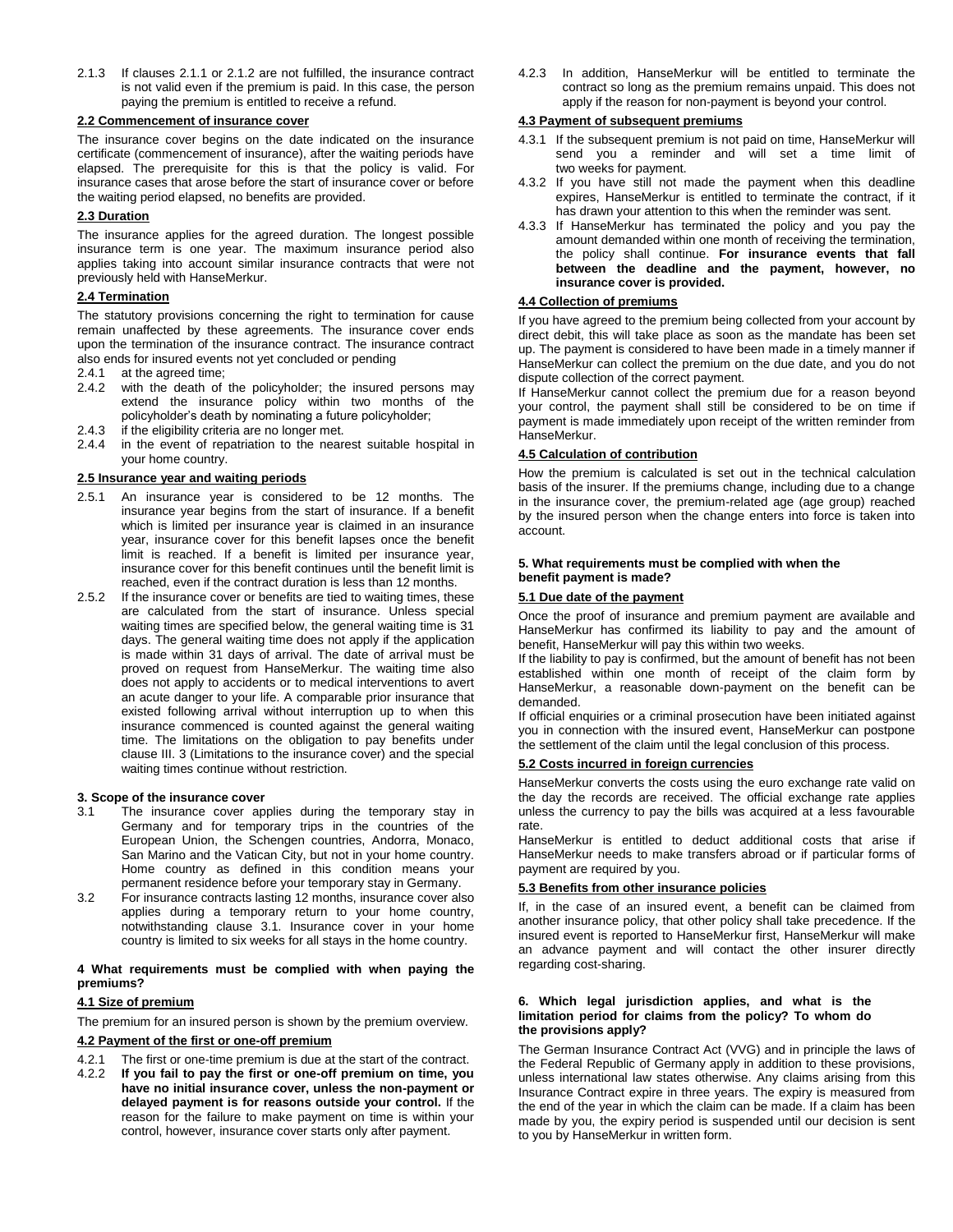All provisions of the insurance policy also apply mutatis mutandis to the insured persons.

#### **7 Offsetting**

Counter-claims may be offset against claims of HanseMerkur only if the counter-claim is uncontested or legally established.

**8 What should be borne in mind when communicating with us?**

All notifications and statements intended for HanseMerkur should be directed to the address stated in the insurance certificate in written form. The language of the policy is German.

#### **Section III – Description of benefits**

#### **1 Scope of insurance**

- 1.1 Medically necessary treatment of an insured person due to illness or accident is considered to be an insured event. The insured event starts with your treatment. It ends once it is medically established that no further treatment is needed. If the treatment needs to be extended to an illness or consequences of an accident that is not causally linked to treatment up to that point, a new insured event shall be considered to have occurred. An insured event is also deemed to be the death of the insured person and medically necessary treatments for complaints during pregnancy, premature birth up to the 36th week of pregnancy, miscarriages, medically necessary terminations of pregnancy if the necessity of treatment had not existed at the time the policy commenced, and out-patient examinations.
- 1.2 During your stay, you have a free choice of the doctors, dentists and hospitals recognised and accredited in the country of destination. Hospitals must be under permanent medical management. They must have sufficient diagnostic and therapeutic facilities and manage case histories. These hospitals may not carry out any spa treatments or sanatorium treatments, nor may they accept reconvalescents. HanseMerkur reimburses the costs arising in accordance with clause 2 (Insured benefits).
- 1.2.1 In Germany, HanseMerkur reimburses the costs for medically necessary medical treatment up to the threshold values of the German Scale of Medical Fees (GOÄ) and the German Scale of Fees for Dentists (GOZ). The following are deemed to be the so-called threshold levels for payments
	- according to the fee schedule for dentists (GOZ), 2.3 times the fee rate,
	- according to the fee schedule for doctors (GOÄ) pursuant to no. 437 and Section M (laboratory services) of the fee schedule for doctors, 1.15 times the fee rate,
	- according to Sections A, E and O (technical services), 1.8 times the fee rate,
	- for all other services of the GOÄ, 2.3 times the fee rate.
- 1.2.2 Outside Germany, HanseMerkur assumes the costs arising from medically necessary treatment, if the fees were based on the relevant official current fee schedule – if available – or based on fees generally charged for similar medical care in the local area.
	- 1.3 HanseMerkur pays for diagnostic and treatment methods and medications that are universally or generally recognised by conventional medicine. In addition, HanseMerkur pays for methods and medications which have proved equally promising in practice, or which are used because no conventional methods or treatment are available (e.g. treatment and prescriptions following the specific therapeutic directions of homeopathy, anthroposophic medicine and phytotherapy). HanseMerkur can, however, reduce its payments to the amount that would have been incurred by the use of available conventional methods or medications.

## **2 Insured benefits**

If an insured event occurs, HanseMerkur provides the following benefits if they are insured under the tariff selected by you, the insured event occurred after the start of insurance cover, and the waiting times have elapsed. An overview of these can be found in Section I of these insurance terms and conditions.

If benefits for aids are foreseen under the tariff, the following objects are considered to be aids: Bandages, trusses, inlays, crutches and compression stockings, hearing aids, corrective splints, artificial limbs/prostheses, cradles and seat shells, electric wheelchairs, breathing monitoring equipment, infusion pumps, inhalation devices, baby monitors, orthopaedic back, arm and leg support apparatus and speech devices.

## **2.1 Treatment expenses**

Medical treatment within the meaning of these terms and conditions is defined as medically necessary:

- 2.1.1 Outpatient treatment by a doctor.
- 2.1.2 pain-relieving, preservative dental treatment, including simple fillings as well as repairs of existing dental prostheses, provided these are carried out or prescribed by a dentist.
- 2.1.3 medication and dressings prescribed by a doctor (medication does not include nutritional products and tonics or cosmetic preparations even if prescribed by a medical practitioner).
- 2.1.4 Radiation therapy, light therapy, and other physical treatments prescribed by a doctor.
- 2.1.5 massages, medicinal compresses and inhalations prescribed by a doctor.
- 2.1.6 basic aids prescribed by a doctor that are required for the first time solely as a result of an accident and used to directly treat the consequences of the accident.
- 2.1.7 basic aids prescribed by a doctor if these are being purchased for the first time and written consent has been obtained from HanseMerkur in advance.
- 2.1.8 repairs of existing aids prescribed by a doctor.
- 2.1.9 visual aids such as glasses and contact lenses, if vision has changed by at least 0.5 dioptres.
- 2.1.10 operations that cannot be delayed.
- 2.1.11 In-patient medical treatment that cannot be delayed under general care insurance (multiple-bed room) without optional services (treatment by private doctor).
- 2.1.12 screening check-ups for the early diagnosis of cancers in accordance with statutory programmes introduced in Germany, after a waiting time of six months.
- 2.1.13 screening out-patient check-ups for children in accordance with statutory programmes introduced in Germany.

#### **2.2 Dentures and dental care costs**

Dental replacements in the terms of this policy include pivot teeth, inlays, crowns, orthodontic treatment, functional analysis and functional therapeutic measures and implant dental treatments.

- 2.2.1 HanseMerkur reimburses 80% of the eligible cost of a basic, medically necessary denture after a waiting time of six months.
- 2.2.2 HanseMerkur reimburses the cost for a dental check-up, after a waiting time of six months.

#### **2.3 Insurance benefits in the event of pregnancy and birth**

- 2.3.1 HanseMerkur reimburses the costs that arise from medically necessary pregnancy treatment indicated by symptoms, childbirth up to the end of the 36th week of pregnancy (premature birth), treatment relating to a miscarriage and a medically necessary abortion.The prerequisite for this is that the necessity for treatment was not yet determined when the insurance contract started.
- 2.3.2 If the pregnancy had not yet started at the beginning of the insurance contract, HanseMerkur reimburses the costs for pregnancy care examinations and childbirth after the expiry of the waiting period of six months. The reimbursement of corresponding examination and treatment costs by midwives is possible only if the costs are not also charged concurrently by a doctor.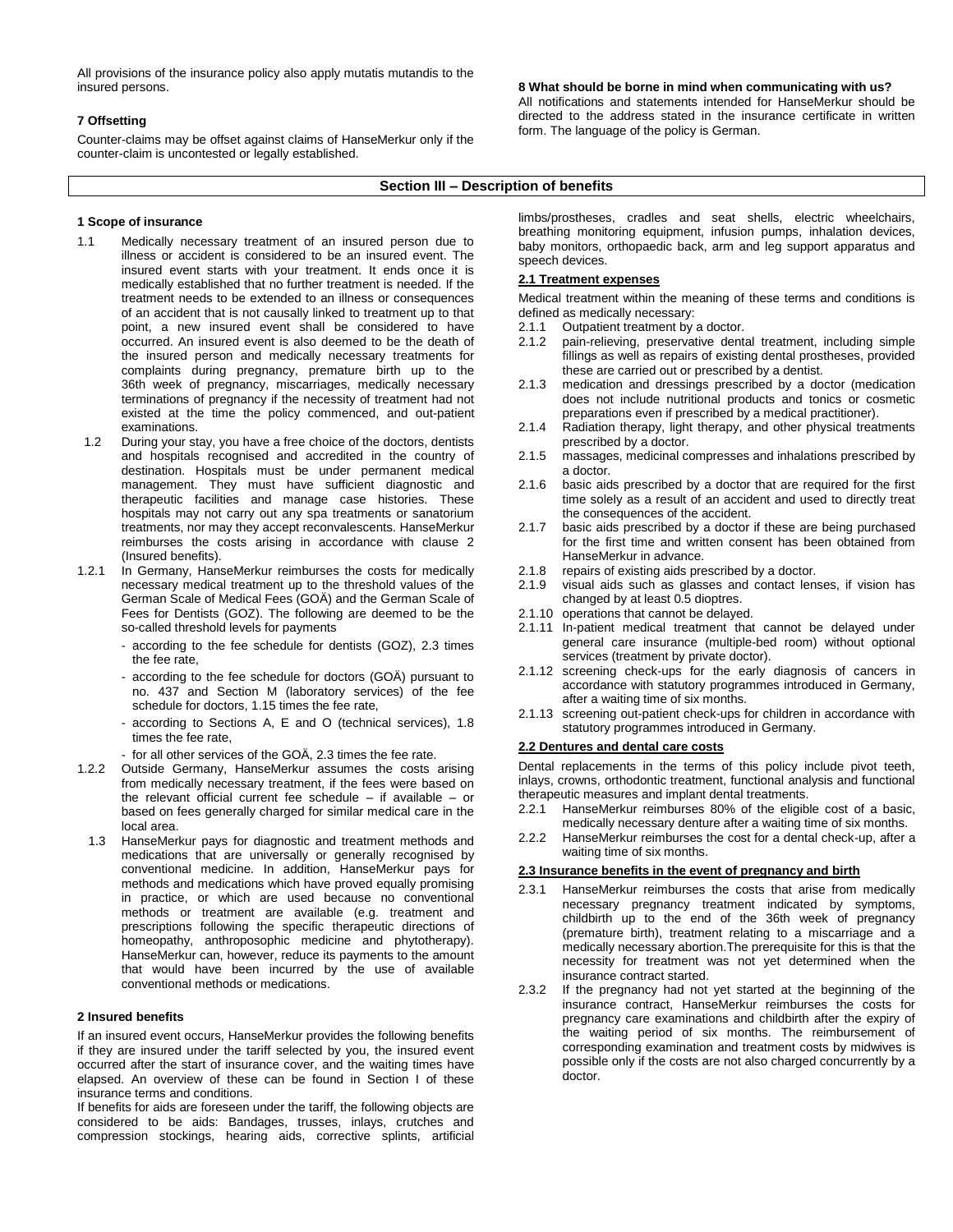#### **2.4 Transportation costs**

- 2.4.1 HanseMerkur shall reimburse the costs for ambulance transport to in-patient treatment in the nearest suitable hospital and back to the accommodation.
- 2.4.2 HanseMerkur reimburses the additional costs of repatriation to the nearest suitable hospital in your home country, provided the return transport is medically appropriate and reasonable.

#### **2.5 Cost of repatriation of mortal remains/funeral**

HanseMerkur reimburses the necessary additional costs that arise in the event of the decease of an insured person through the transfer of the deceased to the home country, or assumes the cost of burial in Germany up to the level of costs that would have been incurred for repatriation of mortal remains.

#### **2.6 Follow-up liability**

If an illness contracted during a stay abroad requires further treatment which extends beyond the end of the insurance cover because the insured person is demonstrably unable to return home, HanseMerkur is required under these terms and conditions to continue to provide coverage until such time as the person is able to travel again, for a maximum duration of three months.

#### **3 Deductible and restrictions of cover**

- 3.1 The deductible amounts to EUR 25 per insured event.<br>3.2 For the costs for treatment of illnesses compla
- For the costs for treatment of illnesses, complaints and consequences of accidents which were known of in the six months previous to the start of insurance, you assume a deductible of EUR 5,000. The benefits in this case are limited to no more than EUR 30,000 for each insured person for the entire duration of the contract.
- 3.3 If a medical treatment exceeds the medically necessary level or if the expenses for medical treatment exceed those generally charged for similar medical care in the local area, HanseMerkur can reduce the benefits to a reasonable level.

## **4 Exclusions from liability**

HanseMerkur does not pay

- 4.1 if you have wilfully brought about the insured event or attempt to make fraudulent representations to us as to the circumstances which are material to the grounds for providing cover and the amount of insurance benefits;
- 4.2 for treatment that was the sole reason or one of the reasons for commencing the trip and for treatment whereby it was clear at the start of the trip that such treatment would be necessary if the trip was undertaken as planned, unless the trip was undertaken due to the death of the spouse/civil partner as defined in the Civil Partnership Act or a relative of the first degree;
- 4.3 for treatment that was the sole reason or one of the reasons for taking out the insurance and for treatment whereby it was clear when the insurance was taken out that such treatment would be necessary during the duration of the contract.
- 4.4 For such illnesses, including their consequences, or consequences of accidents which were caused by foreseeable acts of war or active participation in civil unrest and were not explicitly included in the insurance cover; acts of war or internal unrest are considered to be foreseeable if the Foreign Office of the Federal Republic of Germany – before the start of the journey – issues a warning against travel for the country in question;
- 4.5 for spa and sanatorium treatments and rehabilitation measures, unless these treatments result from an insured, entirely inpatient hospital treatment due to a major stroke, major heart attack or a serious skeletal disease (disc surgery, hip replacement) and serve to shorten the stay in an acute hospital,

and services which were agreed in writing by the insurer before the start of treatment;

- 4.6 for addiction treatment, including withdrawal;
- 4.7 for out-patient treatment in a spa or health resort; the restriction does not apply if the treatment becomes necessary due to an accident at the location; for illnesses it does not apply if you were visiting the spa or health resort only briefly and were not staying for the purposes of treatment;
- 4.8 For treatments by spouses, parents or children or by persons with whom you are living in your own home or in a home being visited; documented material costs will be reimbursed according to the tariff;
- 4.9 for treatment or accommodation caused by infirmity, a need for care or custody;
- 4.10 for psychoanalytical and psychotherapeutic treatment;<br>4.11 for dental implants, pivot teeth, bridges, crowns, o
- for dental implants, pivot teeth, bridges, crowns, orthodontic treatment, prophylactic treatment, dental splints and tracks, treatments and implant dental treatments involving functional analysis and functional therapeutic measures, provided no other regulations exist under the tariff;
- 4.12 for immunisation measures;
- 4.13 for treatments due to disorders and damage to the reproductive organs, including sterility, artificial insemination and associated medical check-ups and follow-up treatment;
- 4.14 for suicide, suicide attempts and their consequences;
- 4.15 for organ donations and consequences.

#### **5 General obligations and consequences of breaches of obligations**

## **5.1 Obligation to minimise costs**

You are obligated to keep the claim as low as possible and to avoid anything that could lead to an unnecessary increase in costs.

If you are fit to be transported, you must agree to return transport to the nearest suitable hospital in your home country, if HanseMerkur approves the return transport according to the type of illness and its need for treatment.

#### **5.2 Obligation to provide information**

You must promptly and accurately complete and return the claim form to HanseMerkur. If HanseMerkur considers it necessary, you are obliged to allow an examination by a doctor appointed by HanseMerkur.

#### **5.3 Obligation to provide proof**

You must submit the following proof, which then becomes the property of HanseMerkur:

- 5.3.1 Original receipts containing the name of the person treated, the designation of the illness and the information from the doctor in attendance on the treatment provided showing type, location and period of treatment. If other insurance cover for treatment costs is available and if this is used first, then copies of invoices noting the refund are sufficient as evidence.
- 5.3.2 Prescriptions together with the doctor's invoice and invoices for medicines and aids together with the prescription.
- 5.3.3 Proof of the amount of the costs that would have been incurred had the return journey gone as planned, if payments for return transport are claimed. In addition, a medical certificate from the doctor treating the patient abroad is to be submitted with a detailed substantiation for the medically expedient and reasonable return transport.
- 5.3.4 An official death certificate and a doctor's certificate on the cause of death, if costs of repatriation of mortal remains or burial are to be paid.
- 5.3.5 Further proof and receipts that HanseMerkur requests in order to check its obligation to pay, if the procurement of such proof and receipts can reasonably be expected of you (e.g. proof of the date of arrival).

#### **5.4 Obligation to secure claims for compensation against third parties**

5.4.1 If you have a basis to claim compensation from a third party, this right shall be assigned to HanseMerkur, provided that